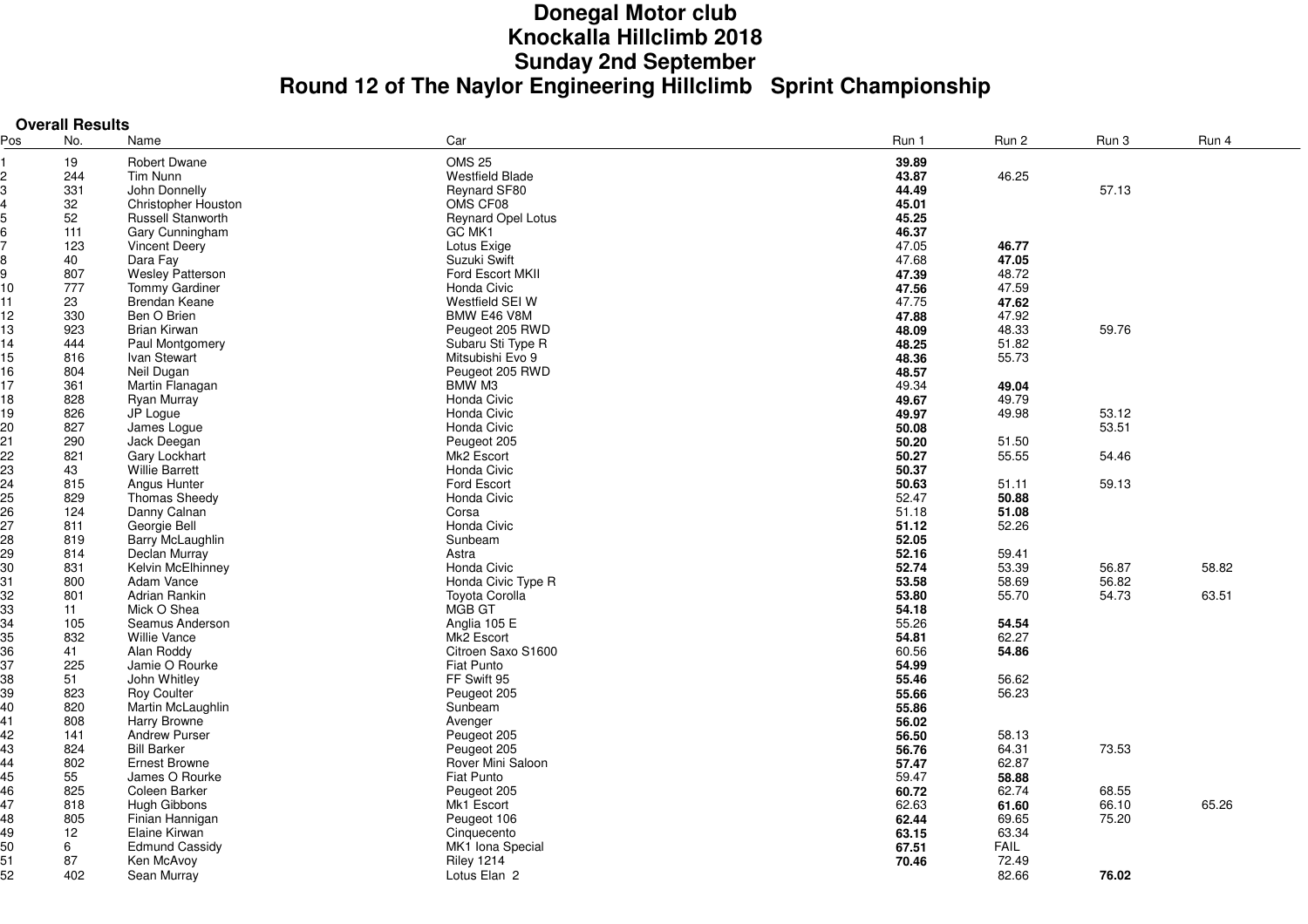| <b>Overall Results</b> |  | <b>Continued</b> |
|------------------------|--|------------------|
|------------------------|--|------------------|

| 53 | 147 | Thomas Corey        | <b>OMS Hornett</b> | FAIL |
|----|-----|---------------------|--------------------|------|
|    | 813 | Paul Hamill         | Suzuki Tiger       |      |
| 55 | 602 | John Mahon          | <b>DJ ADSI</b>     |      |
| 56 |     | <b>Rory Stevens</b> | Radical SR8        |      |

## **Class 1A Bantam Saloon Class**

|     |           | 47.49, Class Record Ray Cummingham 47.49 secs Mini 2012                                       |                                                                                                             |                      |                |                |       |       |                  |
|-----|-----------|-----------------------------------------------------------------------------------------------|-------------------------------------------------------------------------------------------------------------|----------------------|----------------|----------------|-------|-------|------------------|
| Pos | No.       | Name                                                                                          | Car                                                                                                         | <b>Best Practice</b> | Run 1          | Run 2          | Run 3 | Run 4 | <b>Best Time</b> |
|     | 105       | Seamus Anderson                                                                               | Anglia 105 E                                                                                                | 63.30                | 55.26          | 54.54          |       |       | 54.54            |
| 2   | 141       | <b>Andrew Purser</b>                                                                          | Peugeot 205                                                                                                 | 64.32                | 56.50          | 58.13          |       |       | 56.50            |
|     |           |                                                                                               |                                                                                                             |                      |                |                |       |       |                  |
|     |           | <b>Class 1B Fiat Cinquecento Seicento Cars</b>                                                |                                                                                                             |                      |                |                |       |       |                  |
|     |           | 55.60, Class Record Aiden Courtney 55.60 secs Fiat Cinquecento 2015                           |                                                                                                             |                      |                |                |       |       |                  |
| Pos | No.       | Name                                                                                          | Car                                                                                                         | <b>Best Practice</b> | Run 1          | Run 2          | Run 3 | Run 4 | <b>Best Time</b> |
|     | 12        | Elaine Kirwan                                                                                 | Cinquecento                                                                                                 | 66.30                | 63.15          | 63.34          |       |       | 63.15            |
|     |           |                                                                                               |                                                                                                             |                      |                |                |       |       |                  |
|     |           | <b>Class 2 1600 Saloon Class</b><br>47.82, Class Record Dara Fay 47.72 secs Suzuki Swift 2018 |                                                                                                             |                      |                |                |       |       |                  |
| Pos | No.       | Name                                                                                          | Car                                                                                                         | <b>Best Practice</b> | Run 1          | Run 2          | Run 3 | Run 4 | <b>Best Time</b> |
|     |           |                                                                                               |                                                                                                             |                      |                |                |       |       |                  |
| 2   | 40<br>777 | Dara Fay<br><b>Tommy Gardiner</b>                                                             | Suzuki Swift<br>Honda Civic                                                                                 | 50.63<br>50.36       | 47.68<br>47.56 | 47.05<br>47.59 |       |       | 47.05<br>47.56   |
| 3   | 43        | <b>Willie Barrett</b>                                                                         | Honda Civic                                                                                                 | 54.83                | 50.37          |                |       |       | 50.37            |
|     | 829       | <b>Thomas Sheedy</b>                                                                          | Honda Civic                                                                                                 | 55.56                | 52.47          | 50.88          |       |       | 50.88            |
|     |           |                                                                                               |                                                                                                             |                      |                |                |       |       |                  |
|     |           | <b>Class 3A Super Saloon Class</b>                                                            |                                                                                                             |                      |                |                |       |       |                  |
|     |           | 42.22, Class Record Simon McKinley 42.22 secs Radical 2008                                    |                                                                                                             |                      |                |                |       |       |                  |
| Pos | No.       | Name                                                                                          | Car                                                                                                         | <b>Best Practice</b> | Run 1          | Run 2          | Run 3 | Run 4 | <b>Best Time</b> |
|     | 244       | Tim Nunn                                                                                      | <b>Westfield Blade</b>                                                                                      | 44.00                | 43.87          | 46.25          |       |       | 43.87            |
| 2   | 923       | <b>Brian Kirwan</b>                                                                           | Peugeot 205 RWD                                                                                             | 53.04                | 48.09          | 48.33          | 59.76 |       | 48.09            |
|     |           |                                                                                               |                                                                                                             |                      |                |                |       |       |                  |
|     |           | <b>Class 3B Ultimate Saloon Class.</b>                                                        |                                                                                                             |                      |                |                |       |       |                  |
|     |           | 40.67, Class Record Rory Stephens 40.67 secs Radical SR3 2013                                 |                                                                                                             |                      |                |                |       |       |                  |
| Pos | No.       | Name                                                                                          | Car                                                                                                         | <b>Best Practice</b> | Run 1          | Run 2          | Run 3 | Run 4 | <b>Best Time</b> |
|     | 23        | <b>Brendan Keane</b>                                                                          | Westfield SEI W                                                                                             | 51.01                | 47.75          | 47.62          |       |       | 47.62            |
|     | 330       | Ben O Brien                                                                                   | BMW E46 V8M                                                                                                 | 50.18                | 47.88          | 47.92          |       |       | 47.88            |
|     | 444       | Paul Montgomery                                                                               | Subaru Sti Type R                                                                                           | 48.65                | 48.25          | 51.82          |       |       | 48.25            |
|     | 804       | Neil Dugan                                                                                    | Peugeot 205 RWD                                                                                             | 49.68                | 48.57          |                |       |       | 48.57            |
|     | 828       | Ryan Murray                                                                                   | Honda Civic                                                                                                 | 50.83                | 49.67          | 49.79          |       |       | 49.67            |
|     | 813       | Paul Hamill                                                                                   | Suzuki Tiger                                                                                                | <b>FAIL</b>          |                |                |       |       |                  |
|     |           |                                                                                               |                                                                                                             |                      |                |                |       |       |                  |
|     |           | 60.00, Class Record Gary Cunningham 44.83 sec GC Mk1 2018                                     | Class 3C Rear engine Sports cars up to 2100cc Front engine Sports cars with car derived engines over 2100cc |                      |                |                |       |       |                  |
| Pos | No.       | Name                                                                                          | Car                                                                                                         | <b>Best Practice</b> | Run 1          | Run 2          | Run 3 | Run 4 | <b>Best Time</b> |
|     | 111       | Gary Cunningham                                                                               | GC MK1                                                                                                      | 48.05                | 46.37          |                |       |       | 46.37            |
|     | 123       | <b>Vincent Deery</b>                                                                          | Lotus Exige                                                                                                 | 47.77                | 47.05          | 46.77          |       |       | 46.77            |

## **Class 4 Classic cars as per HRCA regulations**

|     |           | 48.00, Class Record Alan Kessie 48.00 secs Gryphon C73 2011 |                      |                     |                |       |       |       |                  |
|-----|-----------|-------------------------------------------------------------|----------------------|---------------------|----------------|-------|-------|-------|------------------|
| Pos | <b>No</b> | Name                                                        | $\mathbf{u}$         | Best Practice Run 1 |                | Run 2 | Run 3 | Run 4 | <b>Best Time</b> |
|     | 818       | Mick O Shea<br>Hugh Gibbons                                 | MGB GT<br>Mk1 Escort | 57.31<br>72.23      | 54.18<br>62.63 | 61.60 | 66.10 | 65.26 | 54.18<br>61.60   |

<sup>123</sup> Vincent Deery Lotus Exige 47.77 47.05 **46.77** 46.77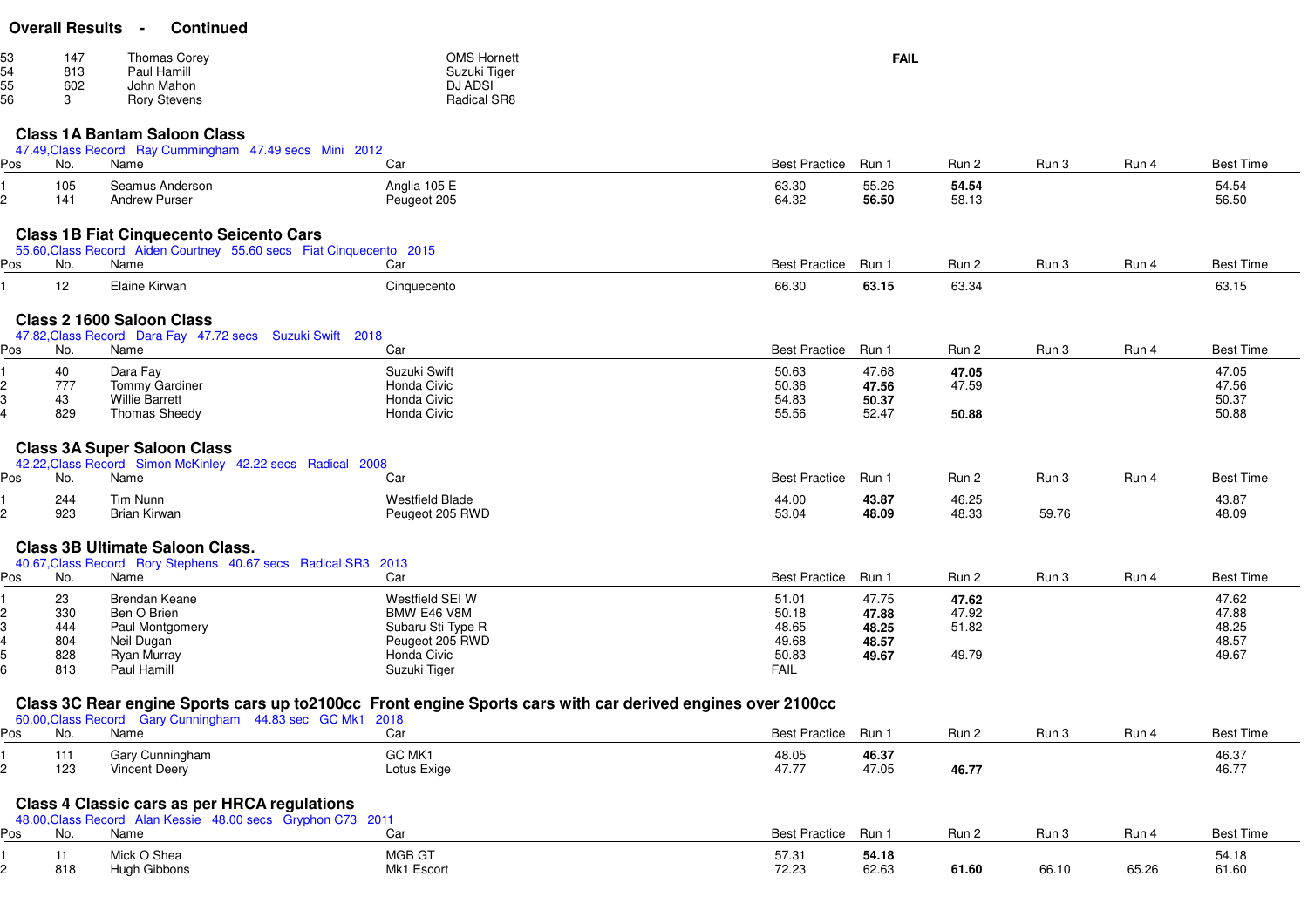|     | 6          | <b>Edmund Cassidy</b>                                                        | MK1 Iona Special                                                                              | 69.75                | 67.51          | <b>FAIL</b>    |       |       | 67.51            |  |
|-----|------------|------------------------------------------------------------------------------|-----------------------------------------------------------------------------------------------|----------------------|----------------|----------------|-------|-------|------------------|--|
| 5   | 87<br>402  | Ken McAvoy                                                                   | <b>Riley 1214</b><br>Lotus Elan 2                                                             | 74.66                | 70.46          | 72.49<br>82.66 | 76.02 |       | 70.46            |  |
|     |            | Sean Murray                                                                  |                                                                                               | 101.39               |                |                |       |       | 76.02            |  |
|     |            |                                                                              | Class 5 Formula Ford 1600 Classic Formula Ford 1600 as per current or previous regulations    |                      |                |                |       |       |                  |  |
|     |            | 43.85, Class Record Brendan Keane 43.85 secs Magnum 873 2008                 |                                                                                               |                      |                |                |       |       |                  |  |
| Pos | No.        | Name                                                                         | Car                                                                                           | <b>Best Practice</b> | Run 1          | Run 2          | Run 3 | Run 4 | <b>Best Time</b> |  |
|     | 51         | John Whitley                                                                 | FF Swift 95                                                                                   | 58.84                | 55.46          | 56.62          |       |       | 55.46            |  |
|     |            |                                                                              |                                                                                               |                      |                |                |       |       |                  |  |
|     |            | Class 6 Single seaters up to 2100cc 8 valve 1650cc 16 valve                  |                                                                                               |                      |                |                |       |       |                  |  |
| Pos | No.        | 39.10, Class Record Joe Courtney 39.10 secs OMS 2012<br>Name                 | Car                                                                                           | <b>Best Practice</b> | Run 1          | Run 2          | Run 3 | Run 4 | <b>Best Time</b> |  |
|     |            |                                                                              |                                                                                               |                      |                |                |       |       |                  |  |
|     | 331<br>32  | John Donnelly<br>Christopher Houston                                         | Reynard SF80<br>OMS CF08                                                                      | 48.23<br>46.25       | 44.49<br>45.01 |                | 57.13 |       | 44.49<br>45.01   |  |
| 3   | 147        | Thomas Corey                                                                 | <b>OMS Hornett</b>                                                                            | 50.30                | <b>FAIL</b>    |                |       |       | FAIL             |  |
|     | 602        | John Mahon                                                                   | <b>DJ ADSI</b>                                                                                | 57.39                |                |                |       |       |                  |  |
|     |            |                                                                              |                                                                                               |                      |                |                |       |       |                  |  |
|     |            | Class 7 Single seaters over 2100cc 8 valve 1650cc 16 valve                   |                                                                                               |                      |                |                |       |       |                  |  |
|     |            | 37.55, Class Record Sylvie Mullins 37.55 secs Gould GR 2012                  |                                                                                               |                      |                |                |       |       |                  |  |
| Pos | No.        | Name                                                                         | Car                                                                                           | <b>Best Practice</b> | Run 1          | Run 2          | Run 3 | Run 4 | <b>Best Time</b> |  |
|     | 19         | <b>Robert Dwane</b>                                                          | <b>OMS 25</b>                                                                                 | 43.36                | 39.89          |                |       |       | 39.89            |  |
| 2   | 52         | <b>Russell Stanworth</b>                                                     | <b>Reynard Opel Lotus</b>                                                                     | 48.65                | 45.25          |                |       |       | 45.25            |  |
| 3   | 3          | <b>Rory Stevens</b>                                                          | Radical SR8                                                                                   | 54.43                |                |                |       |       |                  |  |
|     |            |                                                                              |                                                                                               |                      |                |                |       |       |                  |  |
|     |            |                                                                              | Class 8 2 Litre Rally Class Rally cars up to 1650cc 16 valve. Rally cars up to 2100cc 8 valve |                      |                |                |       |       |                  |  |
| Pos | No.        | 48.20, Class Record Tommy Gardiner 48.20 secs Honda Civic 2016<br>Name       | Car                                                                                           | <b>Best Practice</b> | Run 1          | Run 2          | Run 3 | Run 4 | <b>Best Time</b> |  |
|     |            |                                                                              |                                                                                               |                      |                |                |       |       |                  |  |
|     | 819        | Barry McLaughlin                                                             | Sunbeam                                                                                       | 52.59                | 52.05          |                |       |       | 52.05            |  |
| 3   | 225        | Jamie O Rourke                                                               | Fiat Punto                                                                                    | 56.02                | 54.99          |                |       |       | 54.99            |  |
|     | 823<br>55  | <b>Roy Coulter</b><br>James O Rourke                                         | Peugeot 205<br>Fiat Punto                                                                     | 56.42<br>59.89       | 55.66<br>59.47 | 56.23<br>58.88 |       |       | 55.66<br>58.88   |  |
|     |            |                                                                              |                                                                                               |                      |                |                |       |       |                  |  |
|     |            | Class 9 Rally cars 1651cc 2100cc 16 valve. Rally cars 2101cc 3000cc 8 valve  |                                                                                               |                      |                |                |       |       |                  |  |
|     |            | 49.38, Class Record Danny Calnan 49.11 sec Corsa 2018                        |                                                                                               |                      |                |                |       |       |                  |  |
| Pos | No.        | Name                                                                         | Car                                                                                           | Best Practice Run 1  |                | Run 2          | Run 3 | Run 4 | <b>Best Time</b> |  |
|     | 290        | Jack Deegan                                                                  | Peugeot 205                                                                                   | 54.18                | 50.20          | 51.50          |       |       | 50.20            |  |
| 2   | 124        | Danny Calnan                                                                 | Corsa                                                                                         | 53.19                | 51.18          | 51.08          |       |       | 51.08            |  |
| 3   | 814        | Declan Murray                                                                | Astra                                                                                         | 57.43                | 52.16          | 59.41          |       |       | 52.16            |  |
|     |            |                                                                              |                                                                                               |                      |                |                |       |       |                  |  |
|     |            | Class 10 Rally cars over 2100cc 16 valve. Rally cars over 3000cc 8 valve 4WD |                                                                                               |                      |                |                |       |       |                  |  |
| Pos | No.        | 60.00, Class Record Oliver Cormican 44.06 sec Evo 2018<br>Name               | Car                                                                                           | Best Practice Run 1  |                | Run 2          | Run 3 | Run 4 | <b>Best Time</b> |  |
|     |            |                                                                              |                                                                                               |                      |                |                |       |       |                  |  |
| 2   | 816<br>361 | Ivan Stewart<br>Martin Flanagan                                              | Mitsubishi Evo 9<br>BMW M3                                                                    | 50.00<br>50.17       | 48.36<br>49.34 | 55.73<br>49.04 |       |       | 48.36<br>49.04   |  |
|     |            |                                                                              |                                                                                               |                      |                |                |       |       |                  |  |
|     |            | Class 12 Clubman Rally Cars up to 1450cc 8 valve                             |                                                                                               |                      |                |                |       |       |                  |  |
|     |            | 47.76, Class Record Paul Reid 47.76 sec Toyota Corolla 2006                  |                                                                                               |                      |                |                |       |       |                  |  |
| Pos | No.        | Name                                                                         | Car                                                                                           | Best Practice Run 1  |                | Run 2          | Run 3 | Run 4 | <b>Best Time</b> |  |
|     | 805        | Finian Hannigan                                                              | Peugeot 106                                                                                   | 62.89                | 62.44          | 69.65          | 75.20 |       | 62.44            |  |
|     |            |                                                                              |                                                                                               |                      |                |                |       |       |                  |  |
|     |            | Class 13 Clubman Rally Cars up to 1450cc 16 valve                            |                                                                                               |                      |                |                |       |       |                  |  |
|     |            | 46.50, Class Record Damien Gallagher 46.50 secs Escort 2008                  |                                                                                               |                      |                |                |       |       |                  |  |
| Pos | No.        | Name                                                                         | Car                                                                                           | Best Practice Run 1  |                | Run 2          | Run 3 | Run 4 | <b>Best Time</b> |  |

**Class 4 - Continued**